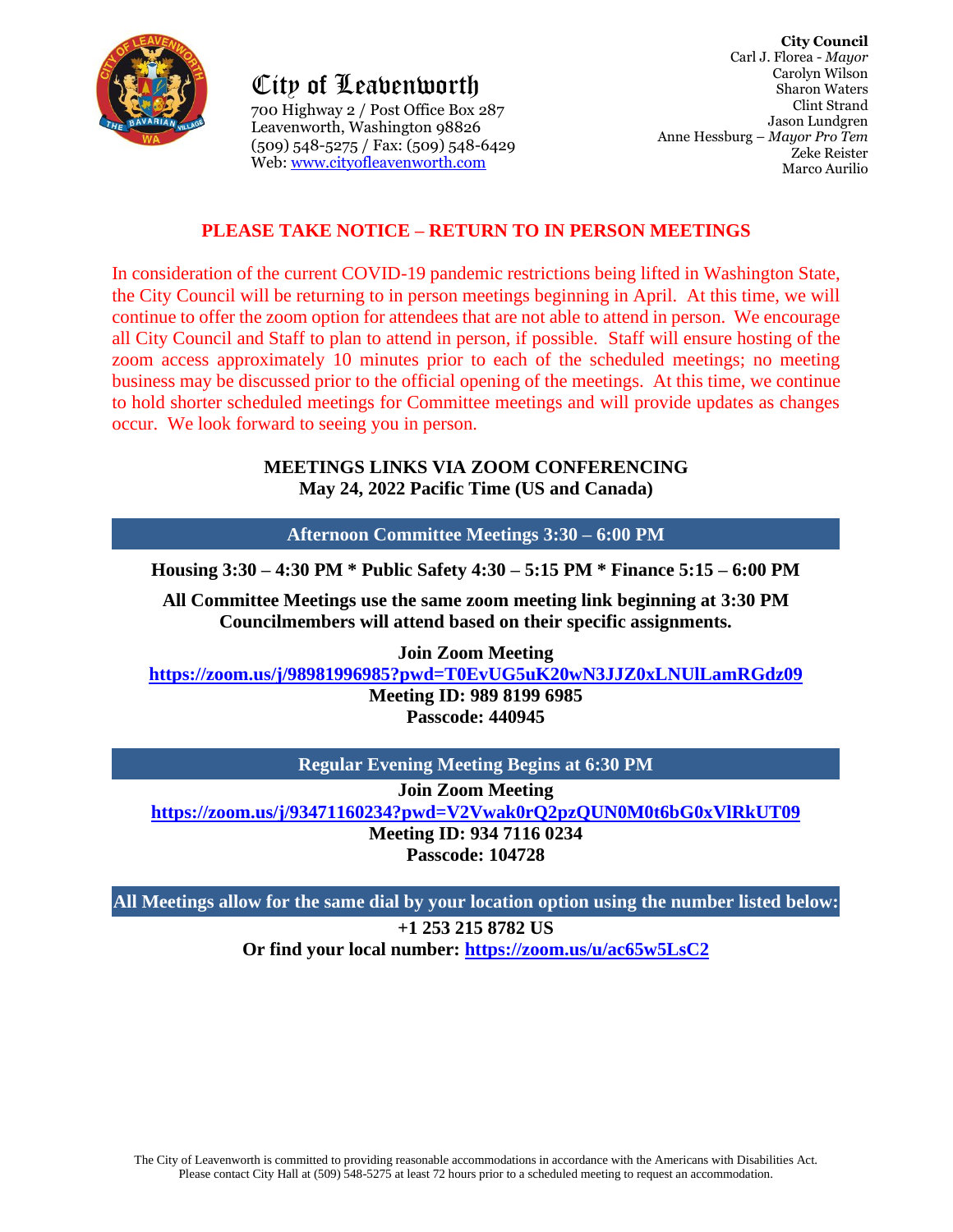#### **LEAVENWORTH CITY COUNCIL AGENDA Leavenworth City Hall – Council Chambers** May 24, 2022 – 6:30 PM

## **Call to Order**

## **Flag Salute**

## **Roll Call**

### **Consent Agenda**

- **1.** Approval of Agenda
- **2.** Approval of April 29, 2022 Retreat Meeting Minutes
- **3.** Approval of May 10, 2022 Study Session Minutes
- **4.** Approval of May 10, 2022 Regular Meeting Minutes
- **5.** 2022 Claims \$1,339,988.32
- **6.** Set Public Hearing for Water Use Efficiency Goals 6/14/22 @ 6:30 PM

## **Public Safety Report: Corporal Monika Haynes, Liaison Officer**

### **Comments from the Public on Items Not on the Agenda**

**7. Public Comment Period: Upper Ski Hill Water Association Water System Consolidation Feasibility Study**

### **Resolutions, Ordinances, Orders, and Other Business**

- **8.** Action: Ordinance 1656 LMC 13.06 Cross Connection Control
- **9.** Action: Ordinance 1655 LMC 12.04 Excavations
- **10.** Discus: Cemetery Plan Platting

### **Councilmember and Committee Reports**

### **Mayor / Administration Reports**

#### **Information Items & Future Considerations**

- **11.** Housing Committee Agenda Items
- **12.** Public Safety Committee Agenda Items
- **13.** Finance Committee Agenda Items
- **14.** April Planning Commission Minutes

### **Adjournment**

#### **Council Committees – 4 th Tuesday** Housing – 3:30 PM – 4:30 PM Public Safety – 4:30 PM – 5:15 PM Finance – 5:15 PM – 6:00 PM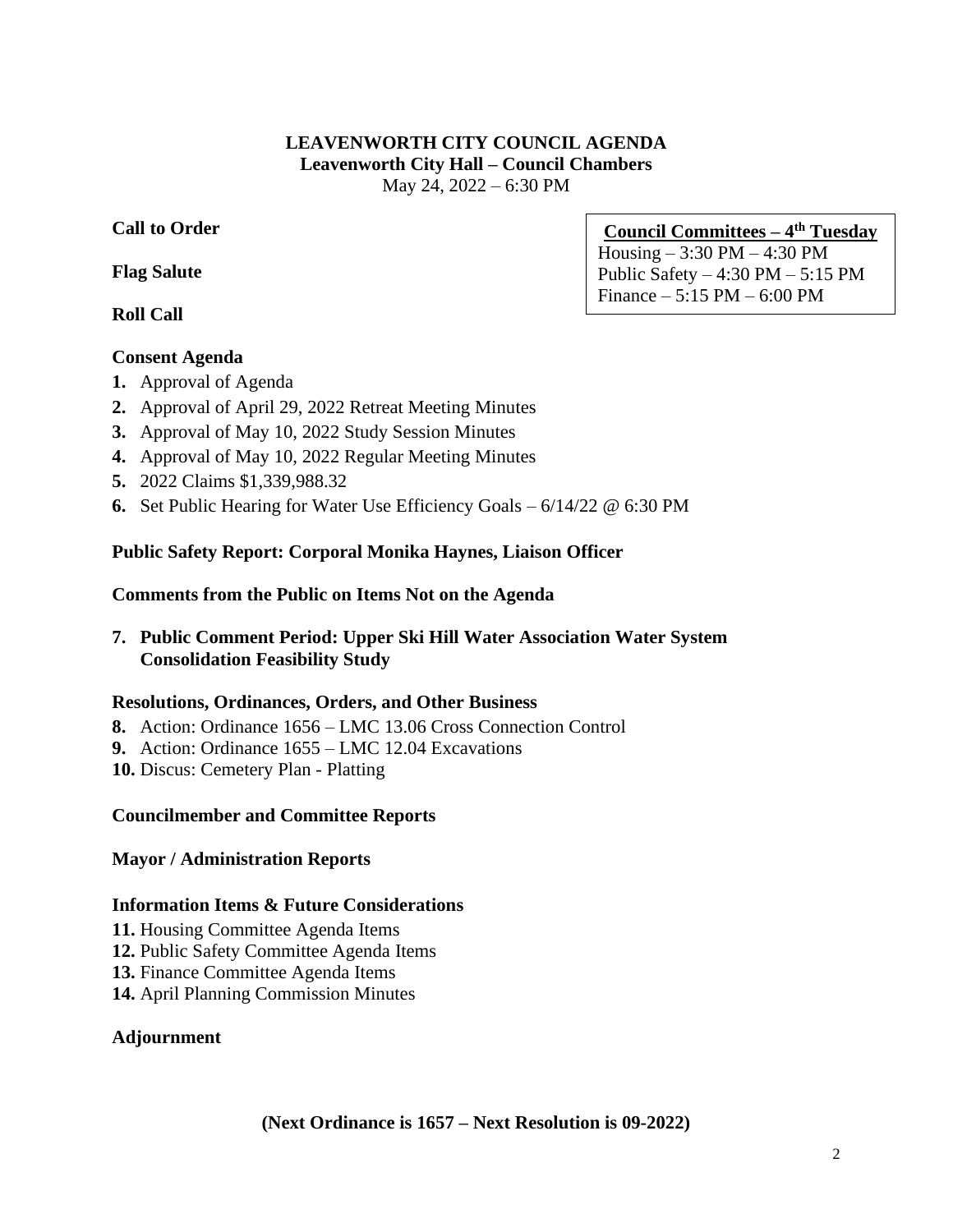## **1. City Council Meeting Agenda**

This item is included under **TAB 1.**

## **2. Retreat Meeting Minutes – 4/29/2022**

This item is included under **TAB 2.** 

## **3. Study Session Minutes – 5/10/2022**

This item is included under **TAB 3.** 

## **4. Regular Meeting Minutes – 5/10/2022**

This item is included under **TAB 4.**

## **5. 2022 Claims**

This item is included under **TAB 5.**

# **6. Set Public Hearing for Water Use Efficiency Goals – 6/14/22 @ 6:30 PM**

There are no items included under **TAB 6.**

# **7. Public Comment Period: Upper Ski Hill Water Association Water System Consolidation Feasibility Study**

This time is allowed for members of the community to comment on the draft Upper Ski Hill Water Association Water System Consolidation Feasibility Study (Study). This Study was completed by Gray & Osborne and was funded through a Department of Health (DOH) grant. The Study describes Upper Ski Hill Water Association (Association) and City facilities, source location and reliability, water rights, fire flow, water quality, and identifies component deficiencies. In addition, the Study identifies modifications required to bring Association facilities into compliance with DOH and City standards. Also provided are budgetary cost estimates for modifications.

Council is not being asked to take any action on this item at this time; further discussion with the Council would be necessary if the City would like to consider any consolidation of the Upper Ski Hill Water Association Water System.

This item is included under **TAB 7.**

# **SUPPLEMENTAL COUNCIL AGENDA**

# **8. Ordinance 1656 – LMC 13.06 Cross Connection Control**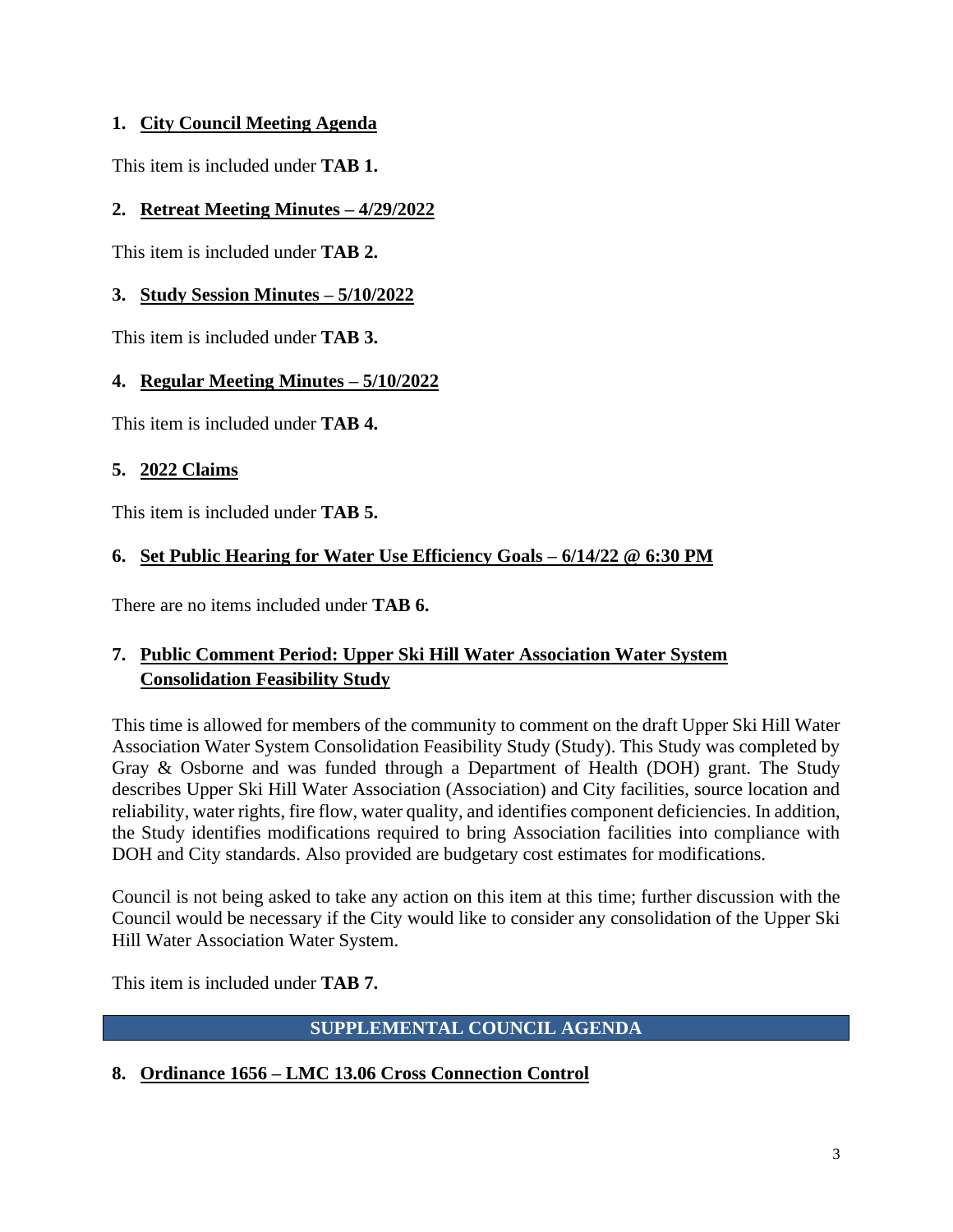City Council is being asked to consider Ordinance 1656 which, if approved, amends LMC 13.06 to include housekeeping updates (e.g., pronouns, grammar) and adding section 13.06.255 *Alternative penalty in lieu of termination*. The addition of LMC 13.06.255, as discussed at the May 10, 2022 Study Session, allows staff to initiate a \$500 per month penalty for backflow prevention noncompliance. Currently, the only enforcement measure is water service shutoff.

The following item is included under **TAB 8:**

- Ordinance 1656
	- **MOTION:** *The Leavenworth City Council moves to adopt Ordinance 1656 amending the Leavenworth Municipal Code Chapter 13.06 Cross Connection Control.*

## **9. Ordinance 1655 – LMC 12.04 Excavations**

City Council is being asked to consider Ordinance 1655 which, if approved, amends LMC 12.04 to include changes related to general housekeeping (e.g., grammar, position title changes), adding section 12.04.040 *Application – Bond – Requisites – Amount* to establish a \$10,000 maintenance bond requirement, and making violation language consistent with other code enforcement actions under LMC 21.13. The addition of LMC 12.04.040, as discussed at the May 10, 2022 Study Session, requires contractors to post a two-year, \$10,000 maintenance bond to guarantee restoration activities associated with City right-of-way.

The following item is included under **TAB 9:**

- Ordinance 1655
	- **MOTION:** *The Leavenworth City Council moves to adopt Ordinance 1655 amending the Leavenworth Municipal Code Chapter 12.04 Excavations.*

# **10. Cemetery Plan - Platting**

This time is provided to discuss and provide direction to staff regarding platting additional plots at the cemetery. The Cemetery Plan, with staff Recommendation Memo, was approved by the City Council at the April 26, 2022 meeting. The need for platting has been reduced as the staff will be making the landscaping improvements to previously undeveloped sections (identified as "A" below) of the cemetery (to the south of existing plots). However, new plots will be needed and the existing contract with Parametrix has remaining budget to complete platting a new section (identified as "C" below) to the west of the existing cemetery.

Platting with 8.5' x 3' plots for either single or double preinstalled grave liners, as outlined in Option 2 of the Cemetery Plan, was recommended by staff to provide a higher level of confidence in preparing for use and better utilization of space. This layout would provide 620 preinstalled single‐depth plots and 550 preinstalled double‐depth plots, for a total of 1,170 burial plots and space for 1,720 caskets at an estimated cost of \$1,540,200. As funding is available, sections of the platted land would be developed. Dividing this cost evenly between the 1,720 casket spaces, a potential increase in plot pricing of \$895 could be expected. Added to our current, in city pricing, an adult plot would be \$1,545 (less than Evergreen Memorial Park (\$1,800-\$2,500) and more than